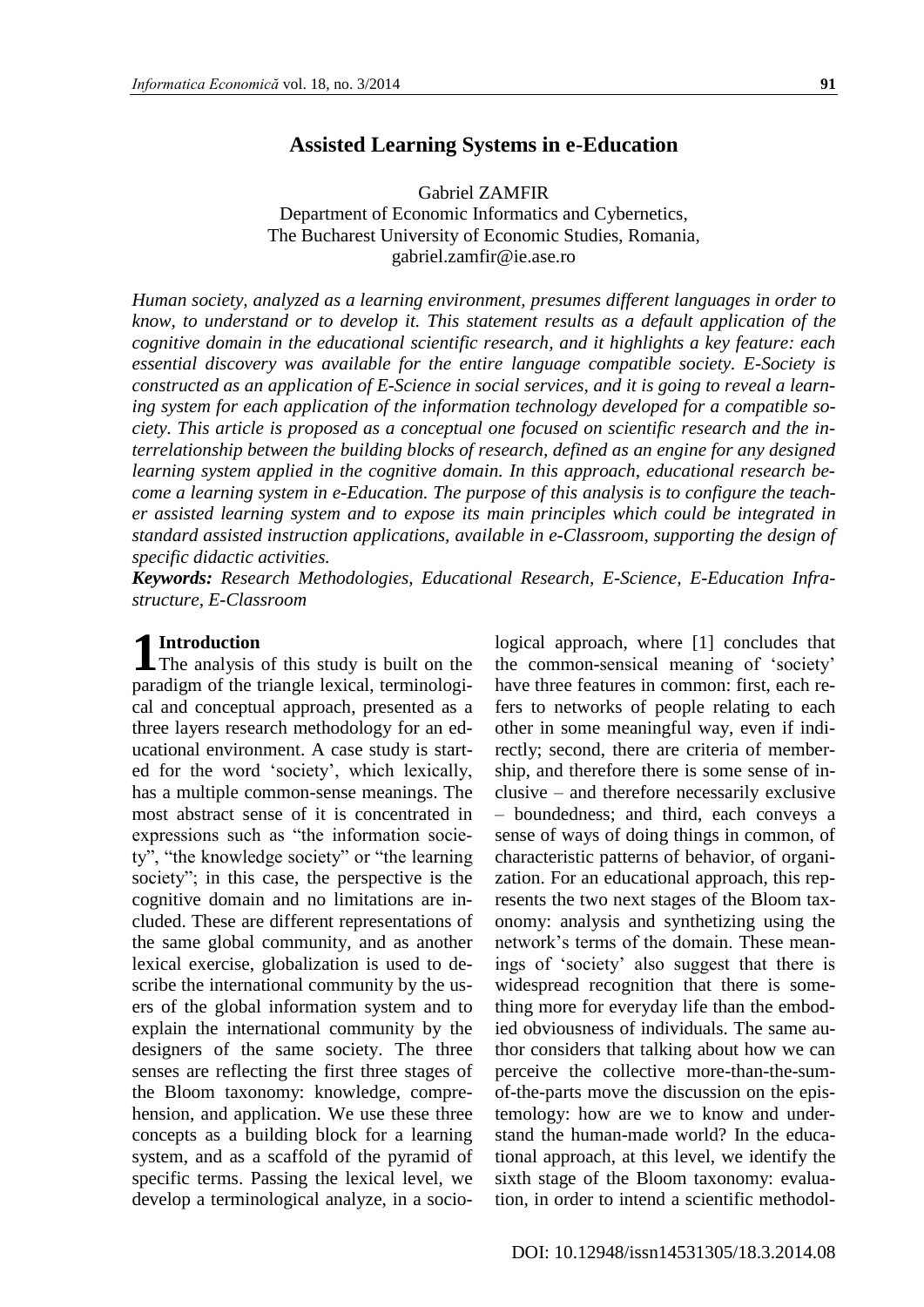ogy for an educational research. Before answering that question, [1] considers that it is necessary to clarify the relationship between ontology and epistemology.

According to [2], there are several reasons for wanting to have a clear and transparent knowledge of the ontological and epistemological assumptions that underpin research: first, to understand the interrelationship of the key components of research, including methodology and methods; second, to avoid confusion when discussing theoretical debates and approaches to social phenomena; and third, to be able to recognize others', and defend our own, positions. Ontology is the starting point of all research, after which one's epistemological and methodological positions logically follow. In [3] the author explains that there are two distinct but related senses of the word ontology: its technical computer science sense, associated with the World Wide Web, and its technical philosophical sense; when confusion is possible, the first is called "computer" or "computational" ontology, and the second "philosophical" or "formal" ontology.

Knowledge, and the ways of discovering it, are not static, but forever changing. Continuing the idea, [4] highlights the fact that epistemology sustains the researcher to generate knowledge and explanations about the ontological components of the social world, be they social processes, social actions, discourses, meanings, or whatever, which he has identified as central. There may be lots of possibilities and, the researchers must recognize not only that there is more than one epistemology, but also that they will not all be complementary or equally consistent with their own ontological position. At the same time, starting from the definition of 'terminology', [5] concludes that we can realize clearly that this word is connected with specific subject field, and it can be describe as a structured set of concepts that clarify and put bases for a particular subject field or as an infrastructure of specialized knowledge. The same author focuses on exposing the impact of the lexical problems upon translation of the economic terminology. Lexical problems

usually occur when the meaning of the word or the expression in the language is not understood, or totally were unknown terms to the translator, synonymy, polysemy, collocations, metaphors and idioms are the most common lexical problems. A complementary perspective of the analysis is investigated in [6]; the author aims to show, in a summarized way, how different studies on metaphor can positively converge to a cognitivelinguistic perception of this phenomenon. It is concluded that metaphor is one of the phenomena that make part of the technical and scientific communication and, because of the complexity in approaching such topic, it must also investigated in Terminology. It is recognized the existence of two possible approaches on metaphor: the rhetoric conception and the semantic conception. The metaphoric neologisms that integrate a specific terminology are related to the process of creative analogical thinking. These neologisms, or neolexicalizations, would be a result of deep analogies used to creative understanding or didactic purposes.

As indicated by Greek etymology, metaphor means "transference" and lead us to interdisciplinary or trans-disciplinary approaches, which have to be exactly delimited for an object language or for a meta-language context. Such a description could explain the use of metaphors in specific context such as academic discourse or classroom interaction. In [7] the author defines the metaphor as a mapping across domains, where each mapping is a set of ontological correspondences between entities in a source domain and those in a target one. The analysis of metaphor involves the use of two traditional notions: Topic and Vehicle; the first one refers to the literal entity in the world of the text about which something is predicated in a figurative manner, or to which a non-literal predicate is attached. This figurative predicate is called the Vehicle. The conceptual metaphor has been used to build up a conceptual system, correlated with the cognitive infrastructure of the researcher. As soon as the cognitive infrastructure is the result of learning, scientific research reflects methodolo-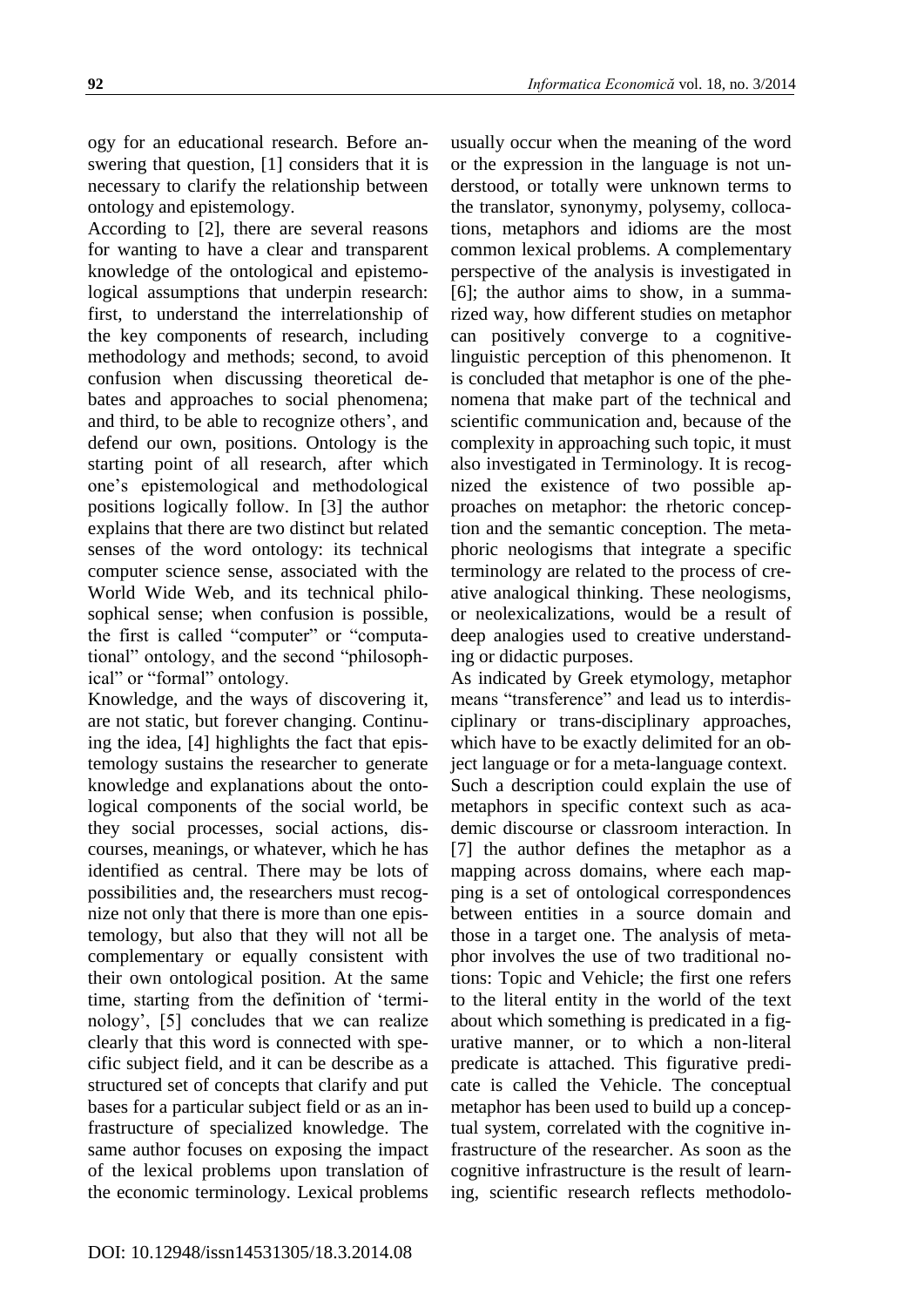gies for a learning system. In an e-society, knowledge and cognitive infrastructures are two applications of e-science, first in technology and the second, in the educational infrastructure, as they are presented in the paradigm of learning in a scientific environment [8]. The same paradigm presents knowledge and cognitive infrastructure as other two applications of Terminologies, first in a specific language and the second, in a particular concept map. In this context, learning is defined as an application of a cognitive infrastructure in knowledge, in order to convert tacit knowledge in explicit knowledge.

Analyzed as a human-made world, a learning society requires a language with a triple phase for a concept within a terminology using a lexicon: knowledge, comprehension, and application.

#### **2 Knowledge Framework**

Based on the same methodological approach presented in [8], scientific research is defined as a paradigm between theory and practice, developed for an object language using an updated meta-language. The possibility of using the same term in the group of the working terms and in the group of the scientific field's terms lead to the situation of describing or explaining a paradox. In fact, these are the two functions of the meta-language, which represent the first two stages of learning: knowledge and comprehension. The third stage, the application is implemented as a pattern of the object language. Technological innovation in a digital environment depends on the pattern of educational change in the pedagogical environment, when this is an application of the technological infrastructure.

The idea of an innovative learning system was published in 1950, when [9] mentioned in the introductory section that the paper was concerned with the problem of constructing a computing routine or "program" for a modern general purpose computer which will enable it to play chess. The author considered that although perhaps of no practical importance, the question was of theoretical interest, and it was hoped that a satisfactory solution of this problem will act as a wedge in attacking other problems of a similar nature and of greater significance. There were listed directions as: machines for designing filters, equalizers, relay and switching circuits, machines which will handle routing of telephone calls based on the individual circumstances rather than by fixed patterns; machines for performing symbolic mathematical operations, machines capable of translating from one language to another, machines for making strategic decisions in simplified military operations, machines capable of orchestrating a melody, and machines capable of logical deduction. In August 2013, at Yokohama in Japan it was organized the  $20<sup>th</sup>$ World Computer Championship. There were two main tournaments: an unlimited hardware World Computer Chess Championship and an equal hardware World Chess Software Championship (http://www.hiarcs.com/Games/wccc13/wccc 2013.htm).

In 1983, in [10] it was mentioned that Machine Learning was been a constant theme throughout AI's two decades of existence. In this overview the authors were analyzing various aspects including the major methodological approaches advocated in Machine Learning research, and how they had related to major contemporary themes in "mainstream" AI Research. According to the authors, learning is a many-faceted phenomenon. Learning processes include the acquisition of new declarative knowledge, the development of motor and cognitive skills through instruction or practice, the organization of new knowledge into general, effective representations, and the discovery of new facts and theories through observation and experimentation. The study and computer modelling of learning processes in their multiple manifestations constitutes the subject matter of machine learning.

In 2014, in [11] the author's main research activity is framed within machine learning, data mining and their application to relevant computational biology problems ranging from basic molecular biology to medicine. This information is developed as an applica-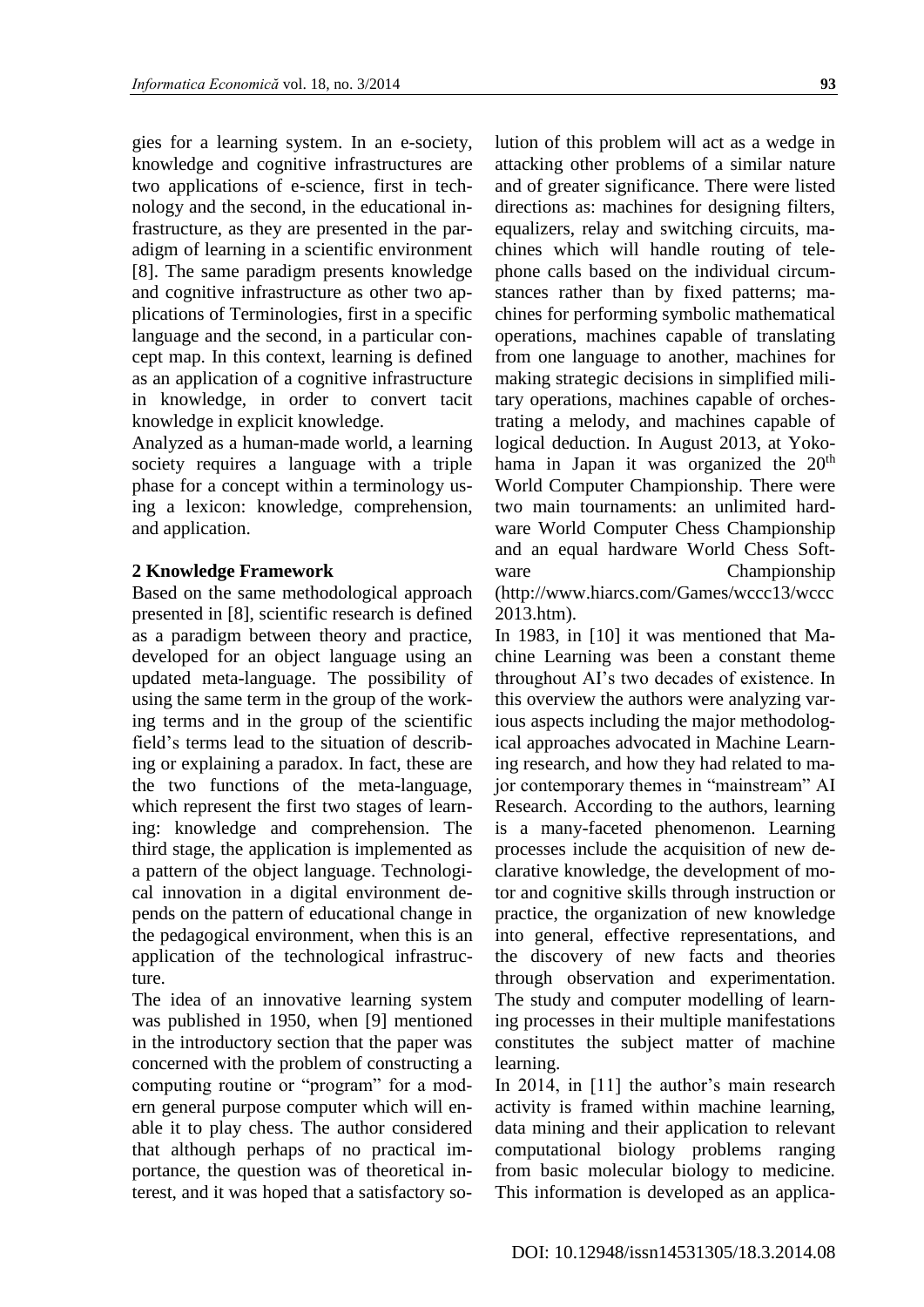tion of cybernetics in science, as soon as cybernetics was formulated by its founders as a meta-discipline with the aim of collaboration between disciplines (inter-disciplinary) and of sharing knowledge across disciplines (trans-disciplinary). As meta-discipline, cybernetics integrates ontology as forms of knowledge and epistemology as forms of knowing. One example of this approach is the Brain Gate Neural Interface System developed to sense, transmit, analyze and apply the language of neurons. Two applications of the Brain-Computer Interface as learning system are: activating control of mobile robot by human brain electrical activity and evaluating the machine learning procedures [12]. This situation reflects the computer as a physical extension of the human brain. A second example of the integration of forms of knowledge and forms of knowing is represented by augmented reality, where the computer is reflected as a psychological extension of the human brain. In this case, augmented reality can be used to encourage understanding and mastery of the real world therefore resulting in an augmented perception of reality as it exists in the present; at the same time, augmented reality can propose an artificial environment that represent some past or future reality, or even an impossible reality [13].

The third example of this approach is represented by the personal computer as a cognitive extension of the human brain, and the system is a teacher assisted learning. As it is analyzed in [14], the learning system based on a teacher assisted activity is a dynamic one and the concept is developed on three kinds of infrastructure which are likely to emerge: first, technological infrastructure, the second, cognitive infrastructure of all participants involved in the teaching-learning activities, and the third, conceptual infrastructure of the type of the study programmes. Technology determines new forms of knowledge and new forms of knowing too. As a consequence, all three type of infrastructure are dynamic and each of them need systematic updates. This is an explanation for developing standards for hardware, versioning policy for software, and defining standard professional and transversal competences for academic qualifications. Such an approach transforms the academic institution into a learning organization, and its infrastructures become compatible with standard economic, cultural, and political institutions.

# **3 Comprehension Framework**

Social relations identified as communities, organizations, institutions, and societies are conceptualized as sets of interrelated parts with internal structures and processes. Analyzed as evolutionary entities, they become systems and represents more than the sum of its parts. Developed in an educational research, standard internal structures define learning organizations and standard processes define organizational learning. Three types of learning were identified in such a context: learning to adapt, learning to change and learning to learn. As social constructs, three type of educative systems were highlighted representing formal, non-formal and informal education. Developed as a global information system, the technological infrastructure transformed the educative systems in intranet, extranet and internet environment.

Each component of this approach became an ontology of a scientific research activity, including research activity as a circular reference. According to [2], by setting clearly the interrelationship between what the researcher thinks can be researched, linking it to what we can know about it and how to go about acquiring it, you can begin to comprehend the impact your ontological position can have on what and how you decide to study. A researcher's methodological approach underpinned by and reflecting specific ontological and epistemological assumptions represents a choice of approach and research methods adopted in a given study (see the image in [Fig.](#page-4-0) 1, synthetized from [2]).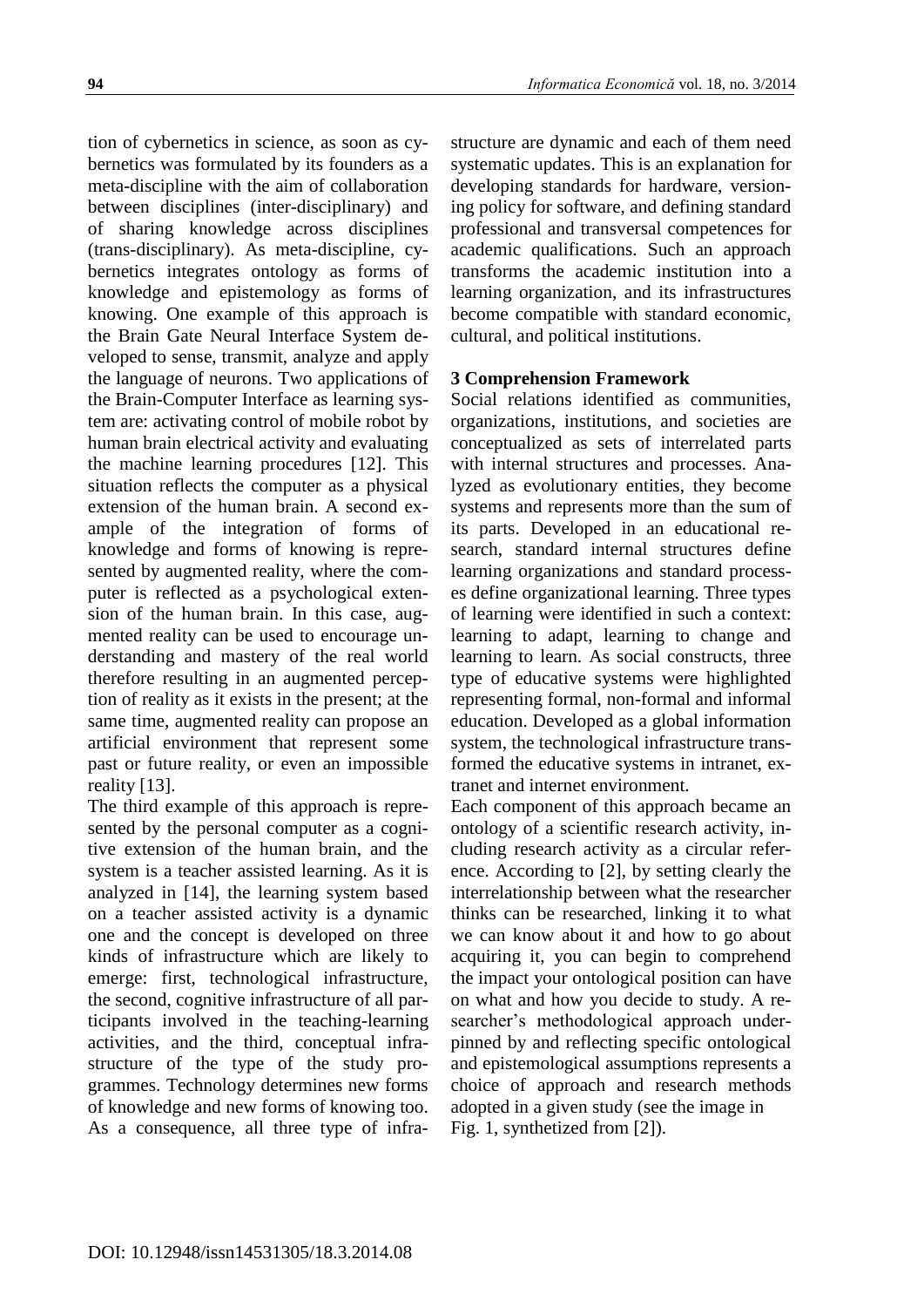<span id="page-4-0"></span>

**Fig. 1.** The interrelationship between the building blocks of research

The same author highlights that the figure shows the directional, and logical, relationship between the key components of research; what the figure doesn't show is the impact and the influence of the questions one is asking, and the type of the project one is undertaking, on the methods chosen. At the same time, the researcher may begin at any of the stages in the figure above.

According to the conceptual paradigm of learning in e-Society presented in [8], where e-science is defined as an application of the informatics technology in science, and synthesizing the approach developed in the knowledge framework in this paper, a projection of learning systems in the context of the building block of scientific research is presented in the image in [Fig.](#page-4-1) 2.



**Fig. 2.** The interrelationship between the building blocks of Learning Systems

<span id="page-4-1"></span>Scientific research activity, using a metalanguage in order to explain the building blocks of research as different pieces of pathmaking, represents a recursive process for education, while scientific research activity, using an object-language, in order to describe different pieces of path-using, represents an application in e-science. As it was grounded in [15], both types of languages develop subjects in the background of a specific group of working terms, expanded as a meta-subject. The group of working terms has a double function: a descriptive one (knowledge function) and an explanatory one (understand function).

#### **4 Application Framework**

As it was presented in [14], the conditions of a theoretical framework for the development of the e-education concept there were available in the middle of the last century. The premises of e-education were structured on the three types of infrastructure: the technological one (the first computer: programmable, digital, RAM based, transistor based, commercial, and even the personal one), the conceptual infrastructure (based on the information technology domain) and the cognitive infrastructure (based on the Bloom taxonomy). These three modules represent the context, the content and the cognition, developed as the essential components of an educational research model.

The building blocks of an e-Education system starts with standards, implemented for hardware and extended for software, then formulated for data ware. These components represent modules for standard technological infrastructure, which stands for standard information systems: organizational, metropolitan, national, regional and the global information systems. All of them need identification, authentication and authorization of all users, as the basis operations for a generic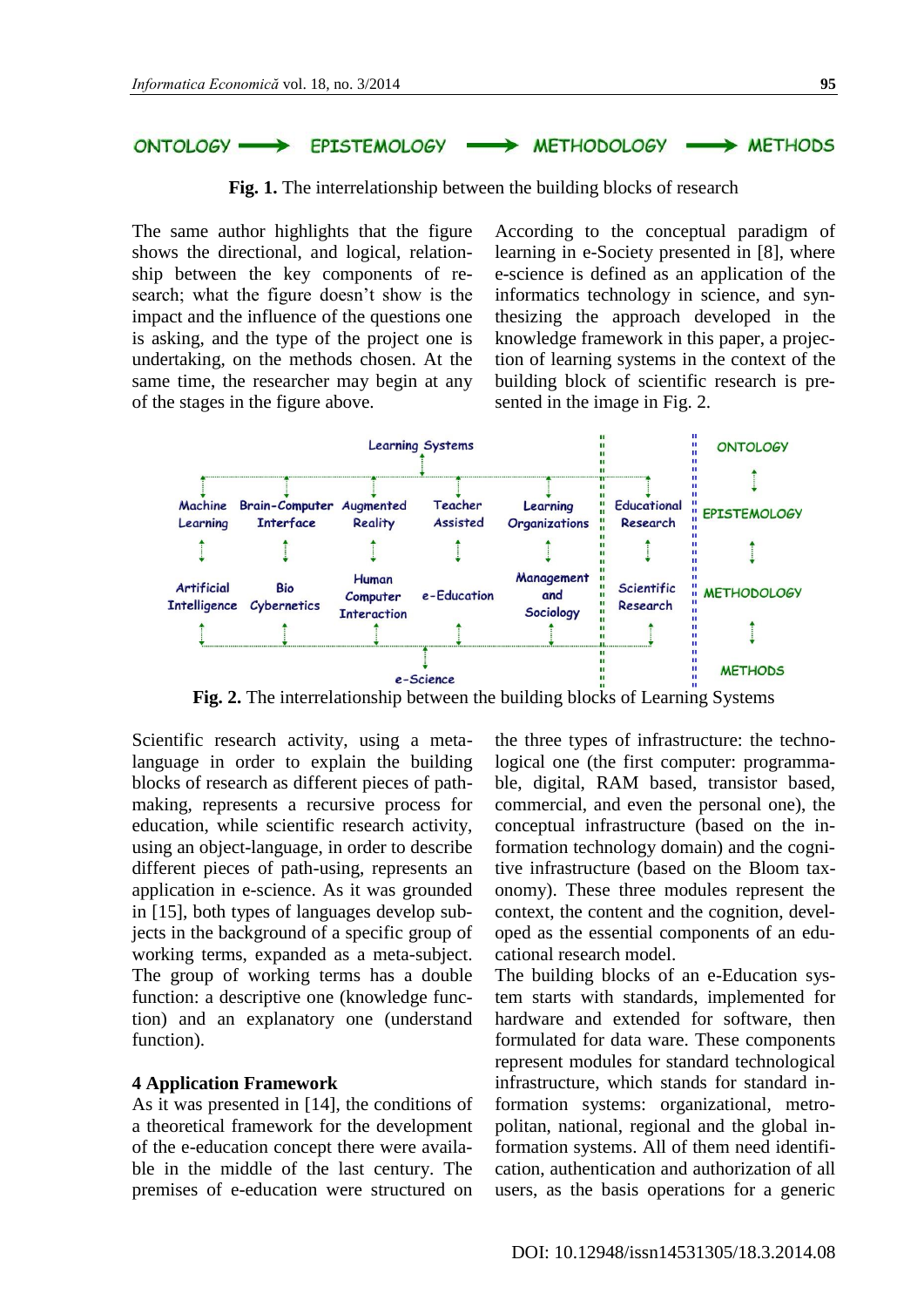functionality (see the image presented in [Fig.](#page-5-0) [3\)](#page-5-0). The users consist of different classes, such as: teachers, students, tutors, designers, administrators and guests. They are educated based on different conceptual infrastructure, and promote different conceptual infrastructure, permanently updated.

The main features of an e-Education system are determined by the global functionality and the diversity of the users. The technical components are developed by integration or aggregation, and the evolution of the system is a spiral one, as soon as these are drivers for human behaviour.



<span id="page-5-0"></span>**Fig. 3.** The interrelationship between the building blocks of an e-Education System

The human-made world is a learning environment because of tacit knowledge. Education, as the engine of this learning environment, has the responsibility concerning knowledge conversion. According to previous researches [8], [14], and [16], in this approach the e-education is defined as an application of assisted didactic design in education and e-learning is developed as an electronic support for e-Class. E-Class represents

a virtual classroom, with no restrictions regarding space and time, developed as an informatics application in e-Education based on e-Science. E-Classroom is developed as an alternative of this electronic space, representing an extension of the traditional classroom and it is constituted as the first social application of the assisted instruction in e-Education based on e-Science.



**Fig. 4.** Learning Systems in e-Education

E-Classroom could be designed as a learning system when it is based on an architecture consisting of a standardized technological infrastructure based environment, with stand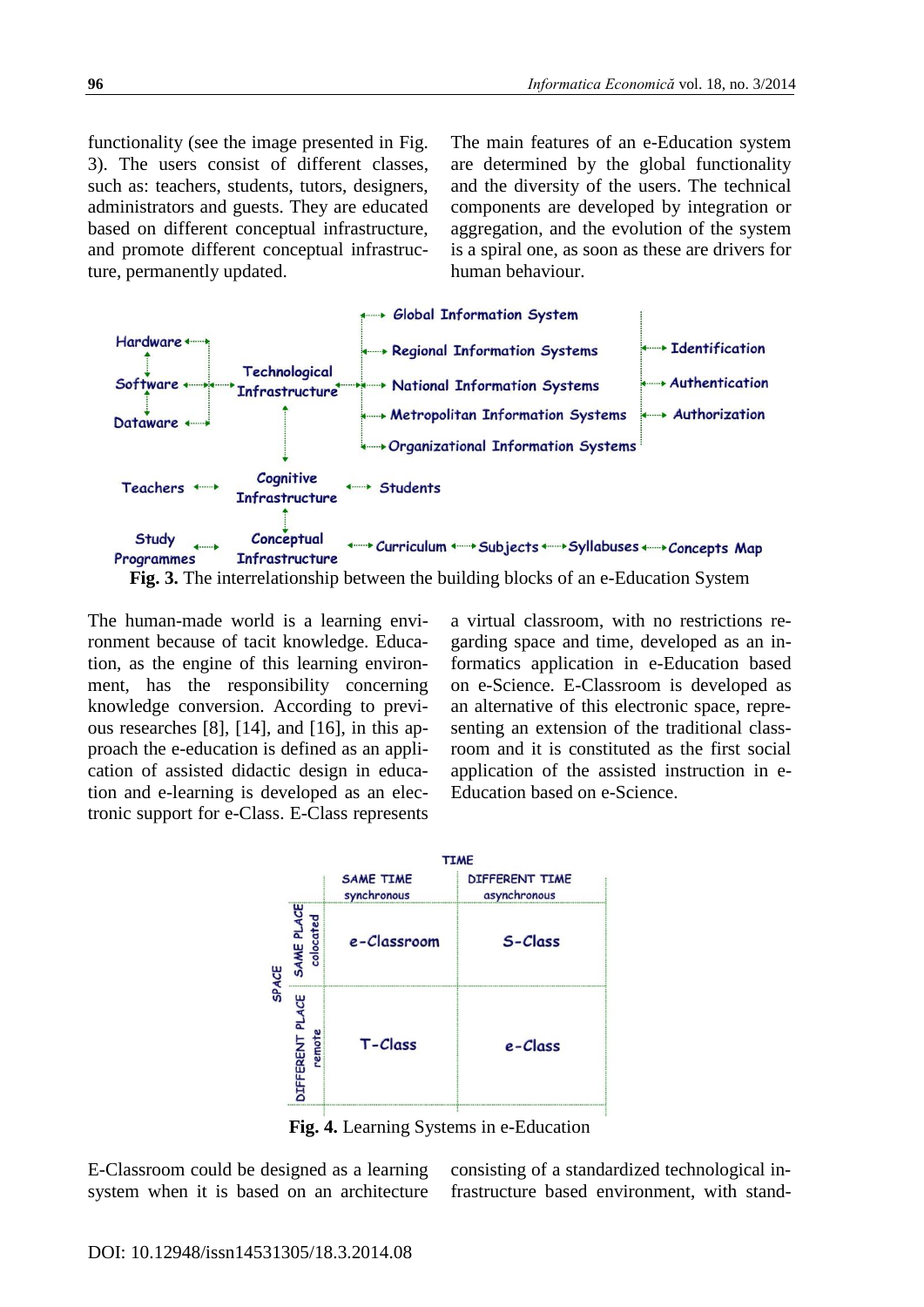ardized professional and transversal competences for academic qualifications, and standardized conceptual infrastructure for each type of the study programmes. All three types of conditions need periodical update. Factually, first two of these settings are represented at least, by initial implementations, while a digital content developed as standard assisted instruction applications involving didactic laboratories capable to be used for creating learning objects remains a permanent objective.

E-Classroom integrates assisted instruction which consists of computer assisted instruction and teacher assisted learning. Computer assisted instruction represents the basis for individualized learning, and integrates this first principle of the teacher assisted learning system. The second principle is derived from the first one; it is personalized learning which it based on the student-own-pace feature. This functionality is founded on interactivity, which is developed as the third principle of this type of learning system and it is based on the triple-vision of the personal computer as tool, tutor and tutee.

Interactivity depends on the adequate information granularity, which represents digital content developed in a concept map approach for the conceptual infrastructure of the study programmes. Within any domain of knowledge, there is hierarchy of concepts, where the most general concepts are at the "top" of the hierarchy and the more specific, less general concepts are defined at the first level. Here are organized the basic concepts, and two or more of these can form aggregate concepts. The hierarchy contains key concepts, which determine deep understanding of different theories of the domain. The adequate information granularity represents the fourth principle of the teacher assisted learning system.

Based on these four principles, an e-Classroom become an educational infrastructure with potential functionality in areas such as clarifying the zone of proximal development for a student, scaffolding learning activities, mediating learning while in progress. The granularity used for a personalized learning could highlight the threshold concepts, when the face-to-face teaching reveals troublesome knowledge; these situations consist the feedback for this type of learning system and could assure the update of the conceptual infrastructure.

Computer assisted instruction is developed as a meta-discipline while it integrates interdisciplinary approaches because of the diversity as forms of knowing and transdisciplinary approaches because of diversity as forms of knowledge. These are two principles which complete the features of a teacher assisted learning system in the cognitive domain. It is necessary to know the concepts of a subjects (according to a lexical level), it is mandatory to know to apply these concepts (using a terminological level), and it is didactic to correlate them (learning at a conceptual level).

#### **5 Case study**

One of the conclusions argued in [16] mentioned that an e-educational scientific research program's output should become an environment of instruction for a student's study program. The student's study program's objectives consist of professional and transversal competencies and they are developed through discipline's classwork. In e-Classroom, the discipline theorized emerges in the discipline practiced and both converge in a new discipline. This new discipline has to educate the new generations of trainers, as a recursive process instead of an iterative one.

Designing interactive applications for training the trainers involves the two languages of an e-educational scientific research: the meta-language and the object language.

In the following example, we develop an interactive application for assisted instruction where the user is teacher and student alternatively, and the language consists of adequate terminology in context.

Let's consider the objective: Basis spreadsheet concepts interactive approach for understanding.

Task 1: Configuring the program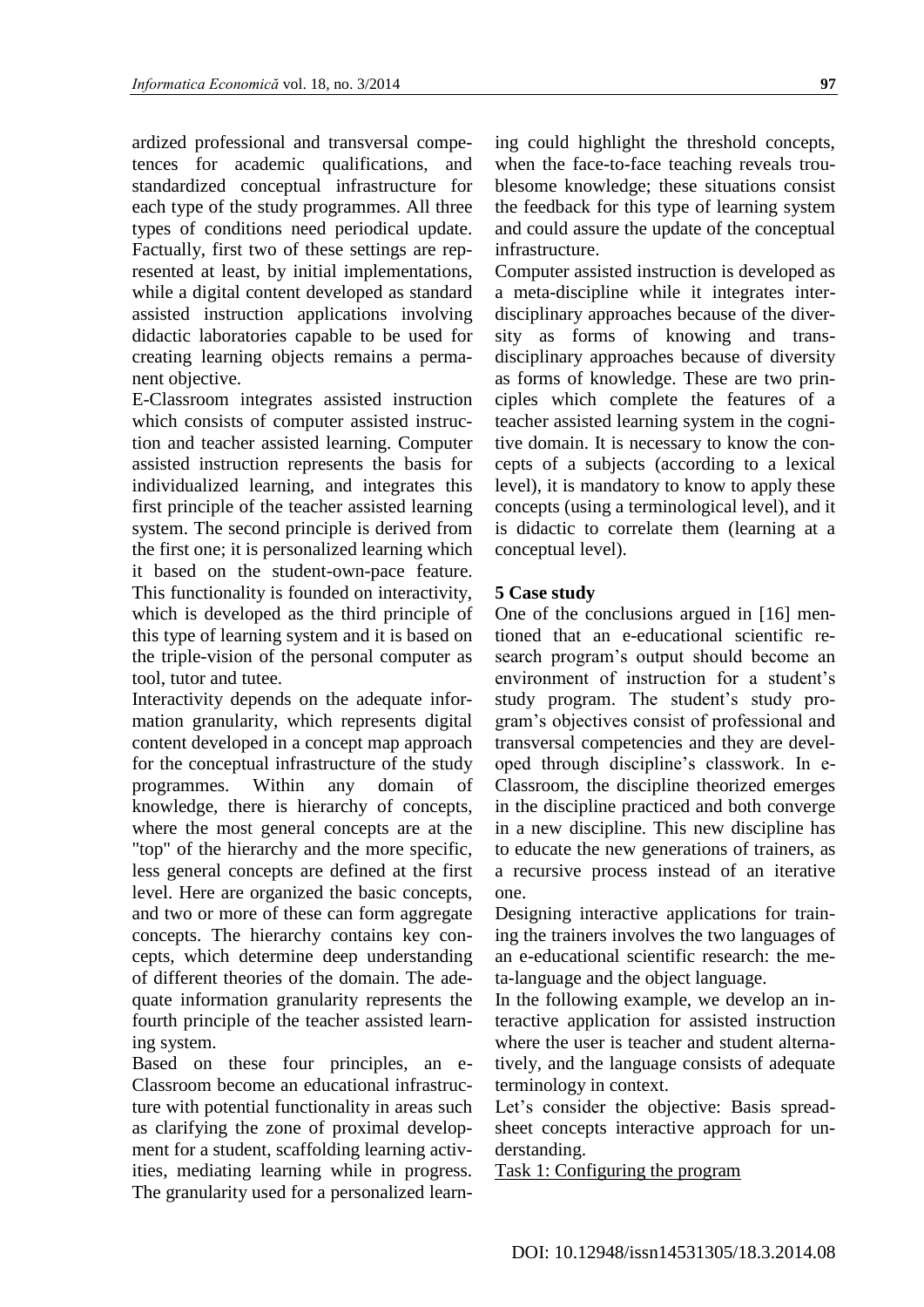Open *Excel* and configure the next general options for working with this program (select *File*, *Options*, and *General*): When creating new workbooks: use the default font *Arial*, set font size: 10, and include one sheet.

Personalize your copy of Microsoft Office, editing your name as the user name.

Enable all macros selecting *File*, *Options*, and *Trust Center*, click the button *Trust Center Settings*…, and click the option *Macro Settings*, then select the radio button *Enable all macros*. In the *Trust Center* windows, click the option *Protected View* and disable all the check boxes in the section *Protected View*.

You have to close and restart this working session so the changes can take effect.

Task 2: Edit the properties of the program

Open the program, select *File*, *Info* and *Show All Properties*. Edit the *Title*: Basis spreadsheet concepts, *Subject*: Assisted Didactics Design, edit *Categories*: Interactive Learning, observe the *Author*.

Task 3: Display the properties of the program Create a procedure in order to display the properties already edited: Alt+F8, edit Properties as *Macro name* and press the button *Create* of the *Macro* window. Edit the content of the procedure as it is shown in [Fig.](#page-7-0) 5.

| 48       | Book1 - Module1 (Code)                                                                                                                                                                                                                                                                                                                                                                                                                                                                                                                                                                                                                                               |  |
|----------|----------------------------------------------------------------------------------------------------------------------------------------------------------------------------------------------------------------------------------------------------------------------------------------------------------------------------------------------------------------------------------------------------------------------------------------------------------------------------------------------------------------------------------------------------------------------------------------------------------------------------------------------------------------------|--|
|          | Properties<br>(General)                                                                                                                                                                                                                                                                                                                                                                                                                                                                                                                                                                                                                                              |  |
|          | Sub Properties ()<br>'Apostrophe (') as the first character in a line means a comment<br>'Ampersand (&) represents concatenate operator; require a space before and after<br>means that the instruction is continuing on the next line<br>'Low Line ()<br>'This procedure contains four comments and one instruction (MsqBox)<br>MsqBox " 1 Title: " & ActiveWorkbook.BuiltinDocumentProperties(1) & Chr(13) &<br>2 Subject: " & ActiveWorkbook.BuiltinDocumentProperties(2) & Chr(13) &<br>" 3 Author: " & ActiveWorkbook.BuiltinDocumentProperties (3) & Chr (13) &<br>"18 Categories: " & ActiveWorkbook.BuiltinDocumentProperties(18), , "Properties"<br>End Sub |  |
| $\equiv$ | ≣ ←                                                                                                                                                                                                                                                                                                                                                                                                                                                                                                                                                                                                                                                                  |  |

**Fig. 5.** Properties of the environment

<span id="page-7-0"></span>Close the programming environment with Alt+F4, and display the properties with the command Alt+F8 and then click the button *Run* of the *Macro* window.

### Task 4: Create the application

Open the program, rename Sheet1 with 1: Hit the *Alt* key, then type HOR (one key at a time), type 1 and press *Enter*. Resize columns B:H at 70 pixels: *Ctrl*+G, edit B:H press *Enter*, and resize one column from selection. Insert a text box in the range B2:H4 using one of the two methods:

a) Click *Insert* > in the *Text* group > click *Text Box*, looking for the icon  $\boxed{\triangle}$  and draw the text box in the specified range, or

b) Hit the *Alt* key, then type NX (one key at a time) then draw the text box in the specified range.

Edit in the text box the statement of the exercise (see the image in [Fig.](#page-7-1) 6).

<span id="page-7-1"></span>

|   | TextBox 1 |  |                                                                                                             |  |  |  |  |  |  |  |
|---|-----------|--|-------------------------------------------------------------------------------------------------------------|--|--|--|--|--|--|--|
|   |           |  |                                                                                                             |  |  |  |  |  |  |  |
|   |           |  |                                                                                                             |  |  |  |  |  |  |  |
| 2 |           |  | Select the range R2:AA6 then click the button labelled 1.<br>See the button labelled 1 in the range Z8:AA9. |  |  |  |  |  |  |  |
|   |           |  |                                                                                                             |  |  |  |  |  |  |  |
| 4 |           |  |                                                                                                             |  |  |  |  |  |  |  |
| 5 |           |  |                                                                                                             |  |  |  |  |  |  |  |
| 6 |           |  |                                                                                                             |  |  |  |  |  |  |  |

**Fig. 6.** The statement of the exercise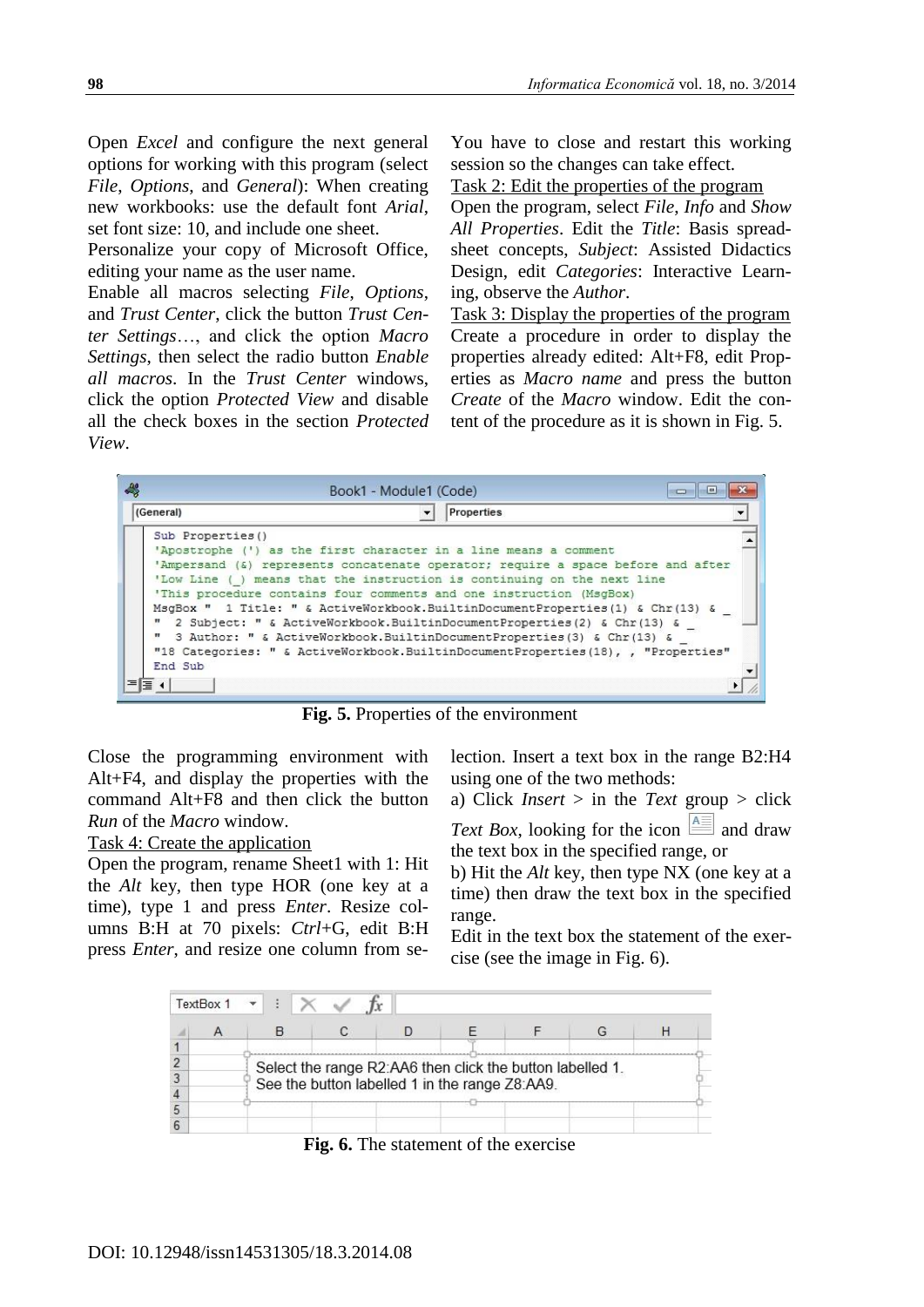A similar visual effect could be obtained merging the cells in the range B2:H4

Task 5: Develop the interactivity creating a procedure assigned to an interface object

This program has two types of controls: *Form controls* and *ActiveX Control*. They are available in the *Developer* menu, which can be permanent visible in *Ribbon* selecting *File*, *Options*, and *Customize Ribbon*; in section *Customize the Ribbon* click the check box *Developer*. In addition to these, the user can add also objects from the Drawing tools.

In order to solve the statement of the exercise, we insert a button in the range Z8:AA9, selecting the menu-button *Insert*, which can be found in the group *Controls* of the menu *Developer* in the *Ribbon*. Click the first object *Button* (Form Control) in the *Form Controls* list and draw the button in the range Z8:AA9. An *Assign Macro* window will be open; click the command-button *New* in the active window.

Edit the content of the procedure as it is shown:



**Fig. 7.** The procedure assigned to the interface object

Close the active window (*Alt*+F4) and edit text of the button, changing his label from Button 1 to 1.

### Task 6: Save the application

Save the application containing the exercise with the name Design1 in *Excel Macro-Enabled Workbook* (\*.xlsm) format.

# Task 7: Test the functionality and check the messages

As a student, opening the application, reading the statement, scrolling the spreadsheet and clicking the button, it is displayed a window consisting of a message about how to proceed to solve the exercise. If the action of the user is correct and the exercise is solved,

it is displayed a window confirming the success, and the application is closed. If the user's action is not correct, when the he is clicking the button, he can read a method; the application is closed when the user's action is correct, solving the exercise.

### Task 8: Change the application

Let's develop the first statement adding a new condition. After selecting the range, the user have to move the active cell to S4. So, we focus on the concept active cell and to the method of moving the active cell in a selected range. See the new statement of the exercise in the image presented in [Fig.](#page-9-0) 8.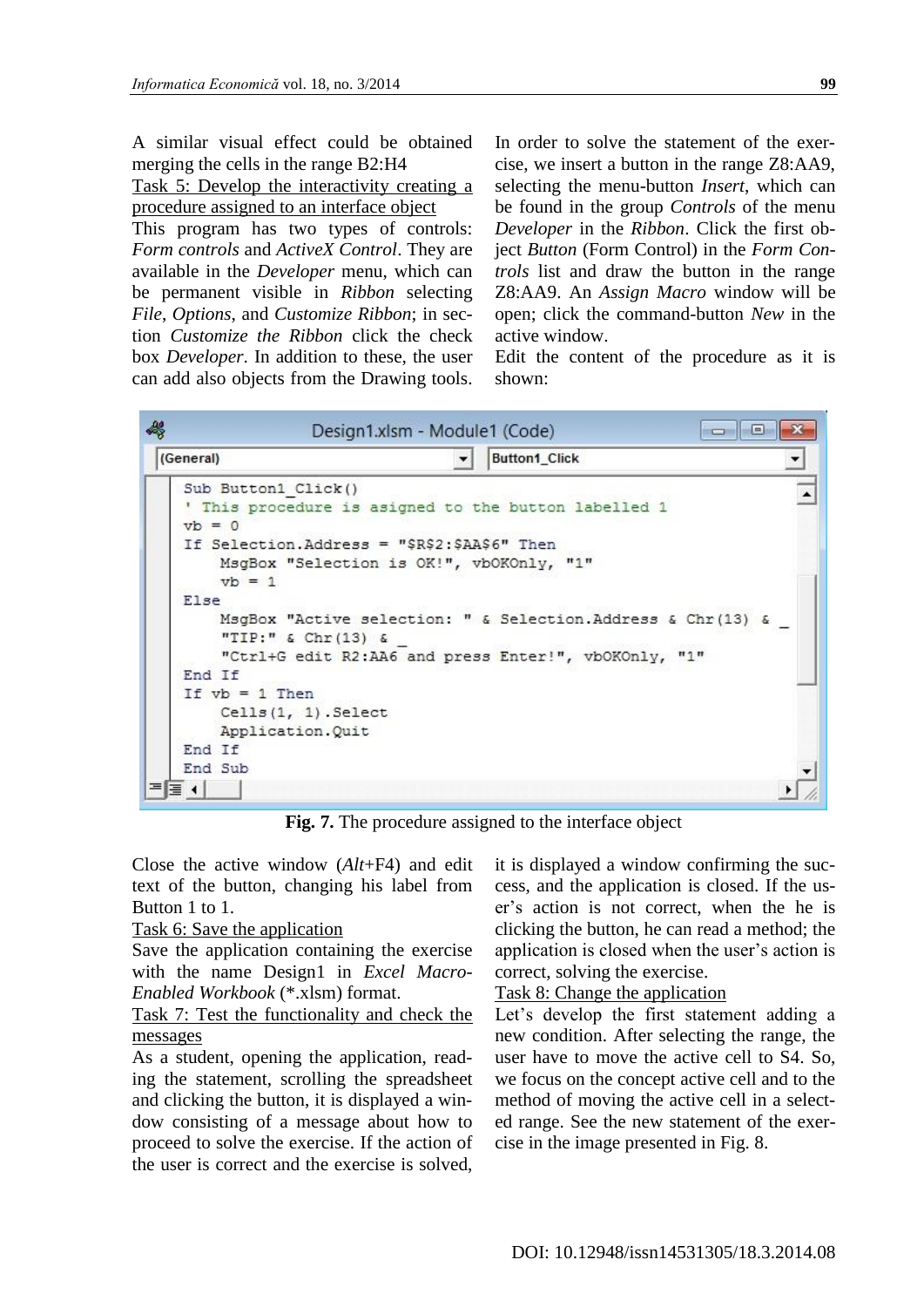| TextBox 1 |                                                                     |  |  |  |  |  |  |
|-----------|---------------------------------------------------------------------|--|--|--|--|--|--|
|           |                                                                     |  |  |  |  |  |  |
|           | Select the range R2:AA6, move the active cell to S4, then click the |  |  |  |  |  |  |
|           | button labelled 1. See the button labelled 1 in the range Z8:AA9.   |  |  |  |  |  |  |

**Fig. 8.** Updated statement introducing a new concept

### <span id="page-9-0"></span>Task 9: Save the new application

In order to create a new exercise, save the application containing the new statement with the name Design2 in the same *Excel Macro-Enabled Workbook* (\*.xlsm) format. Task 10: Modify the procedure in order to

assure the logic of the new interactivity The procedure assign to the button labelled 1 will be updated, adding a condition and mod-

ifying the messages in the two situation: both actions are solved or one of them is wrong. Another version of this application will treat each of the four situations. The procedure adapted for the simplest treatment for the composed condition is presented in the image of the [Fig.](#page-9-1) 9.

| 碍 |                                 | Design2.xlsm - Module1 (Code)<br>a<br><b>COLO</b>                                                                                                                                                                                                                                                                                                                 |  |
|---|---------------------------------|-------------------------------------------------------------------------------------------------------------------------------------------------------------------------------------------------------------------------------------------------------------------------------------------------------------------------------------------------------------------|--|
|   | (General)                       | <b>Button1 Click</b>                                                                                                                                                                                                                                                                                                                                              |  |
|   | Sub Button1 Click()<br>$vb = 0$ | ' This procedure is asigned to the button labelled 1<br>If Selection. Address = "\$R\$2:\$AA\$6" And ActiveCell. Address = "\$S\$4" Then                                                                                                                                                                                                                          |  |
|   | $vh = 1$                        | MsgBox "Selection is OK and the active cell address is OK!", vbOKOnly, "1"                                                                                                                                                                                                                                                                                        |  |
|   | Else                            |                                                                                                                                                                                                                                                                                                                                                                   |  |
|   |                                 | MsqBox "Active selection: " & Selection.Address & Chr(13) &<br>"Active cell address: " & ActiveCell.Address & Chr(13) &<br>"TIP: " $\&$ Chr(13) $\&$<br>"Select the range: Ctrl+G edit R2:AA6 and press Enter, then " & Chr(13) &<br>"Move the active cell to the wright pressing TAB!" & Chr(13) &<br>"Move the active cell down pressing Enter!", vbOKOnly, "1" |  |
|   | End If                          |                                                                                                                                                                                                                                                                                                                                                                   |  |
|   | If $vb = 1$ Then                | $Cells(1, 1)$ . Select<br>Application. Quit                                                                                                                                                                                                                                                                                                                       |  |
|   | End If                          |                                                                                                                                                                                                                                                                                                                                                                   |  |
|   | End Sub                         |                                                                                                                                                                                                                                                                                                                                                                   |  |
|   | 로토 시                            |                                                                                                                                                                                                                                                                                                                                                                   |  |

**Fig. 9.** The procedure updated corresponding to the new statement

# <span id="page-9-1"></span>Task 11: Test the new functionality and check the updated messages

Testing the new version of this application we can highlight three basis steps in assisted didactics design: a) Creating the statement in a specific context, b) Including objects and assigning procedure for interactivity, c) Testing functionality and creating specific messages. Integrating this exercise in an e-Education framework, we can highlight two more features both for e-Classroom and e-Class: developing personalized statements applications and assuring functionality in different versions of the software environment.

### **6 Conclusions**

This paper developed as a theoretical study in educational research describes an approach in order to differentiate levels of knowing, such as: lexical, terminological and conceptual, in order to pass from apprehension to comprehension through 'learning' defined as a specific human activity; as a result, there are presented the main principles of the teacher assisted learning system, developed in a standard e-Classroom in e-Education; e-Education could be developed as an informatics application of e-Science in e-Society, and these principles have to be integrated in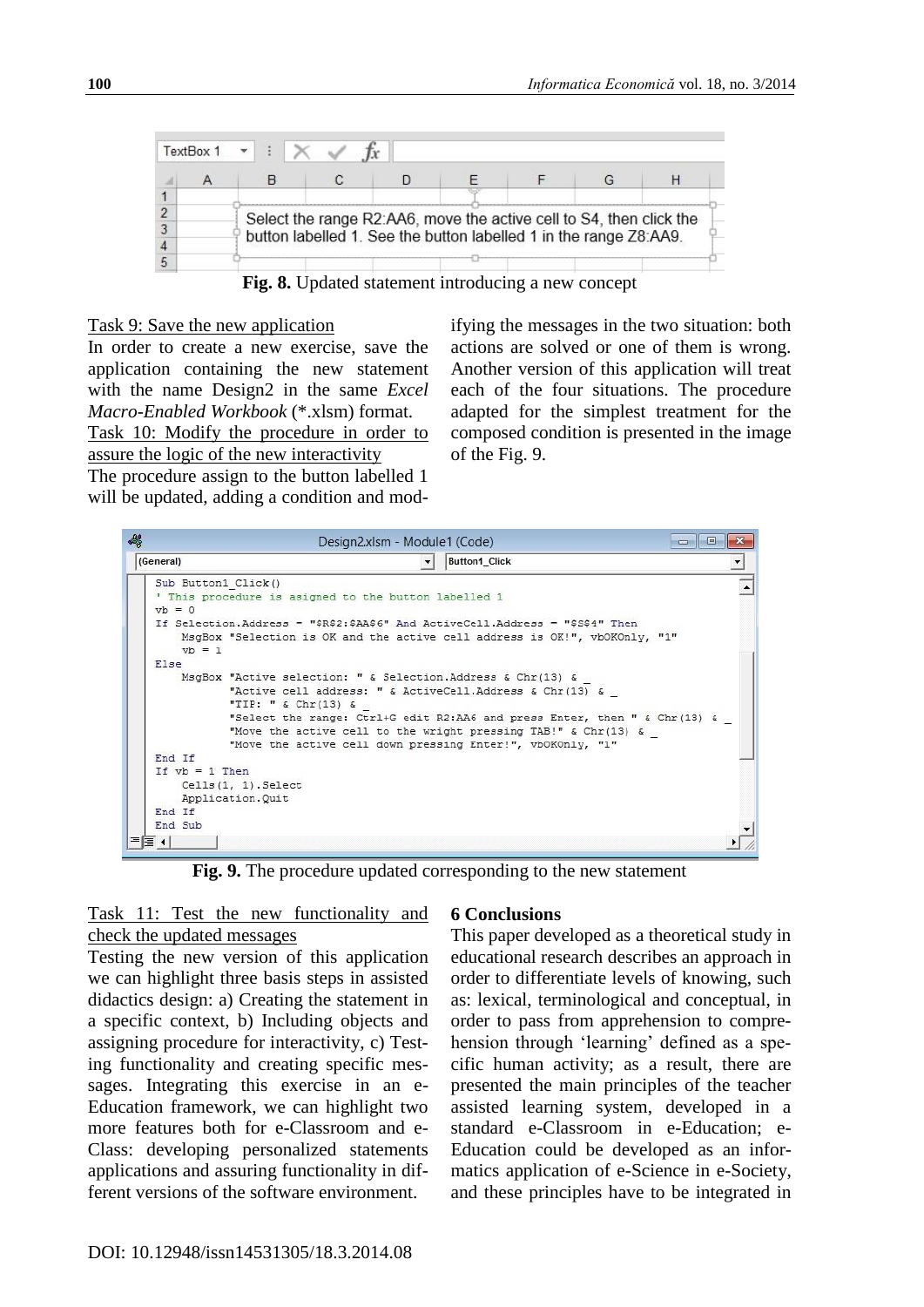standard assisted instruction applications, supporting the design of specific didactic activities. At the same time, these principles have to be integrated in standard assisted didactics design, as a recursive process in training the new teachers. In e-Classroom, the classwork involves the object language and the meta-language as two variables which integrate the fieldwork in the deskwork, as an environment for the basis specific competences. In e-Classroom the discipline theorized emerges in the discipline practiced and both converge in an assisted learning system.

### **References**

- [1] R. Jenkins, "Foundations of Sociology", Towards a Better Understanding of the Human World. New York: Palgrave MacMillan, 2002, ISBN: 0-333-96050-5, pp. 5-8, 40-46.
- [2] J. Grix, "The Foundations of Research", London: Palgrave MacMillan, 2004, ISBN: 1-403-92145-8 paperback, pp. 57- 67
- [3] J. A. Goguen, "Ontology, Society, and Ontotheology", Department of Computer Science & Engineering, University of California at San Diego, USA. Available:http://cseweb.ucsd.edu/~goguen/pps/f ois04.pdf
- [4] J. Mason, "Qualitative Researching", London: SAGE Publications Ltd, 2002, ISBN: 0 7619 7428 8 (pbk) pp. 16-17
- [5] S. A. Othman, "Abstract Impact of the Lexical Problems upon Translating of the Economic Terminology", Authorized by Al-Nasser University's Research Office, 2013, [Online]. Available: http://ebookbrowsee.net/abstract-impactof-the-lexical-problems-upon-translatingof-the-economic-terminology-pdfd658557833
- [6] M. J. B. Finatto, "Metaphors in Scientific and Technical Languages: Challenges and Perspective", D.E.L.T.A., 26: especial, pp. 645-656, 2010 [Online]. Available:http://www.scielo.br/pdf/delta/v26nsp e/v26nspe12.pdf
- [7] H. Skorczynska, "Metaphor in scientific business journals and business periodi-

cals: an example of the scientific discourse popularisation", Ibérica 3, 2001 [Online].Available:http://www.aelfe.org/ documents/text3-Skorczynxka.pdf

- [8] G. Zamfir, "Learning Paradigms in e-Society", Informatica Economica, Volume 17, no. 3, 2013, DOI: 10.12948/issn14531305/17.3.2013.09, [Online].Available:http://revistaie.ase.ro/ content/67/09%20-%20Zamfir.pdf
- [9] C. E. Shannon, "Programming a Computer for Playing Chess" Philosophical Magazine, Series 7, Volume 41, No. 314 - March 1950, http://www.tandfonline. com/doi/abs/10.1080/1478644500852179 6?queryID=%24%7BresultBean.queryID %7D#.U8Y0jHmKCoA, http://vision.unipv.it/IA1/Programminga ComputerforPlayingChess.pdf
- [10] J. G. Carbonell, R. S. Michalski, T. M. Mitchell, "Machine Learning: A Historical and Methodological Analysis" AI Magazine Volume 4 Number 3 (1983) (© AAAI)
- [11] G. Valentini, "Current and planned research", February 16, 2014 [February 18, 2014]http://homes.di.unimi.it/~valenti/pd f/vale.current.future.research.pdf
- [12] N. Behl, V. Manocha, K. Chauhan, "Implementation Of Brain Computer Interface", International Journal of Engineering Research and Applications (IJERA), Volume 1, Issue 3, 2011, pp. 807-812, and ISSN: 2248-9622, [Online]. Available:http://www.ijera.com/papers/vol%20 1%20issue%203/YG013807812.pdf
- [13] C. Wasko, "What Teachers Need to Know About Augmented Reality Enhanced Learning Environments", TechTrends, Volume 57, Issues 4, July 2013, ISSN: 8756-3894 (Print) 1559- 7075

(Online).Available:http://link.springer.co m/journal/11528/57/4/page/1

[14] G. Zamfir, "Theoretical and Factual Meaning in Assisted Instruction", Informatica Economica, Volume 15, no. 2, 2011, ISSN 1453-1305, EISSN 1842- 8088,[Online].Available:http://revistaie.a se.ro/content/58/09%20-%20Zamfir.pdf